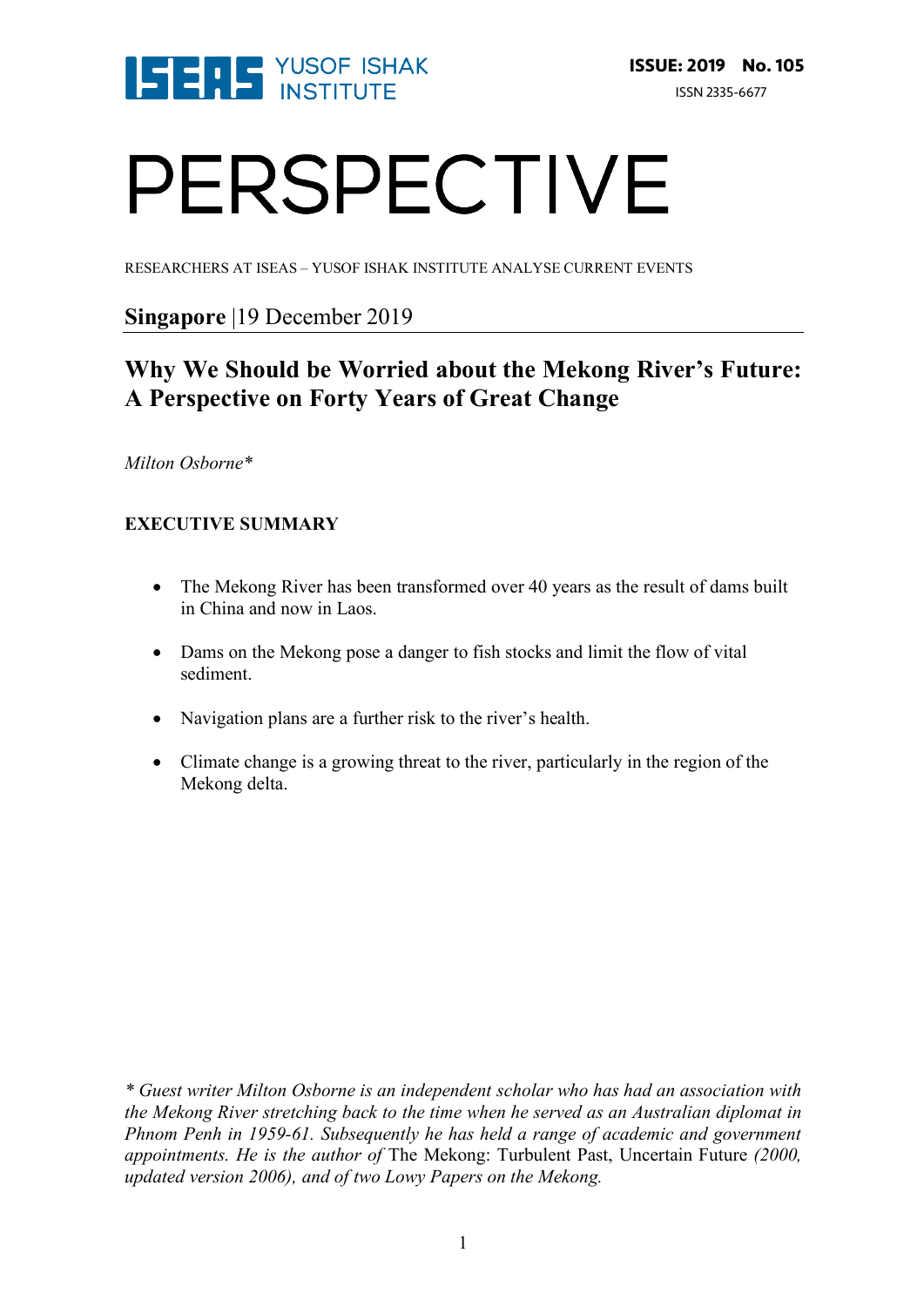

#### **INTRODUCTION**

In the course of 2019 a sustained drought in southern China and mainland Southeast Asia brought water in the Mekong River to its lowest levels in 30 years. This disturbing development has focused attention on the major changes to the river's character stemming from China's construction of hydroelectric dams on the river's course in its territory. And this concern has been heightened as, over the past decade and for the first time ever, dams have now been built on the Mekong after the river flows out of China.

Against this background, climate change and its effects on the Mekong have become features that can no longer be ignored. The melting of the Himalayan glaciers in areas around the Mekong's source call into question the reliability of future inflows of snowmelt—these could increase before decreasing—while doubts have been raised by the apparent rise in the frequency of droughts over the river's lower reaches since the beginning of the present century.

#### **A TRANSFORMED RIVER**

With the Mekong often treated as a secondary issue by comparison with contemporary politics, far too little attention has been given to the fact that the character of this great river has been fundamentally transformed in the space of only four decades, beginning in the 1980s. Once essentially a 'wild river', running uninterrupted from its source in eastern Tibet and then through or between Myanmar, Laos, Thailand, Cambodia and Vietnam to the South China Sea, its course is now interrupted by thirteen dams: eleven completed or under construction in China and two in Laos, both of which are set to be functioning by the end of the present year.

Moreover, China has indicated that it intends to build more dams in its territory. And plans exist for the construction of up to nine additional dams in Laos and Cambodia, although it is not possible to predict which, if any, of these will actually be built. In addition to dams already built on the mainstream of the Mekong, many of the river's tributaries have been dammed, including such major rivers as the Nam Ou in Laos and the Se San in Cambodia. The consequences of this spate of dam-building have only slowly become apparent to a wider public though they have been of concern to specialist observers for many years.

Additionally, large-scale clearance operations of obstacles in the river's course between 2000 and 2003 have opened the river for navigation between China's southern Yunnan province and northern Thailand; from Guan Lei to Chiang Saen. This development has greatly benefitted Chinese traders and led to a clear imbalance between the more powerful Chinese vessels and their Thai and Lao competitors. The Chinese vessels are aided, according to anecdotal reports, by selective releases of water from China's Jinghong dam to aid their transit.

The scale, as well as the speed, with which this remarkable transformation has taken place deserves equal emphasis. Not least is this so because of the great size of several of the cascade of hydroelectric dams China has constructed. For example, the dam built at Xiaowan (construction began in 2002 and was completed in 2010) is the third tallest dam in the world with a dam wall rising nearly 300 metres in height, while the Nuozhadu dam (construction began in 2004 and was completed in 2012) has a massive storage capacity of 40,046 million cubic metres. But just as remarkable as the size of these dams is the fact that these developments in China have taken place without any formal consultation with those countries through which the Mekong flows downstream of China—from China's point of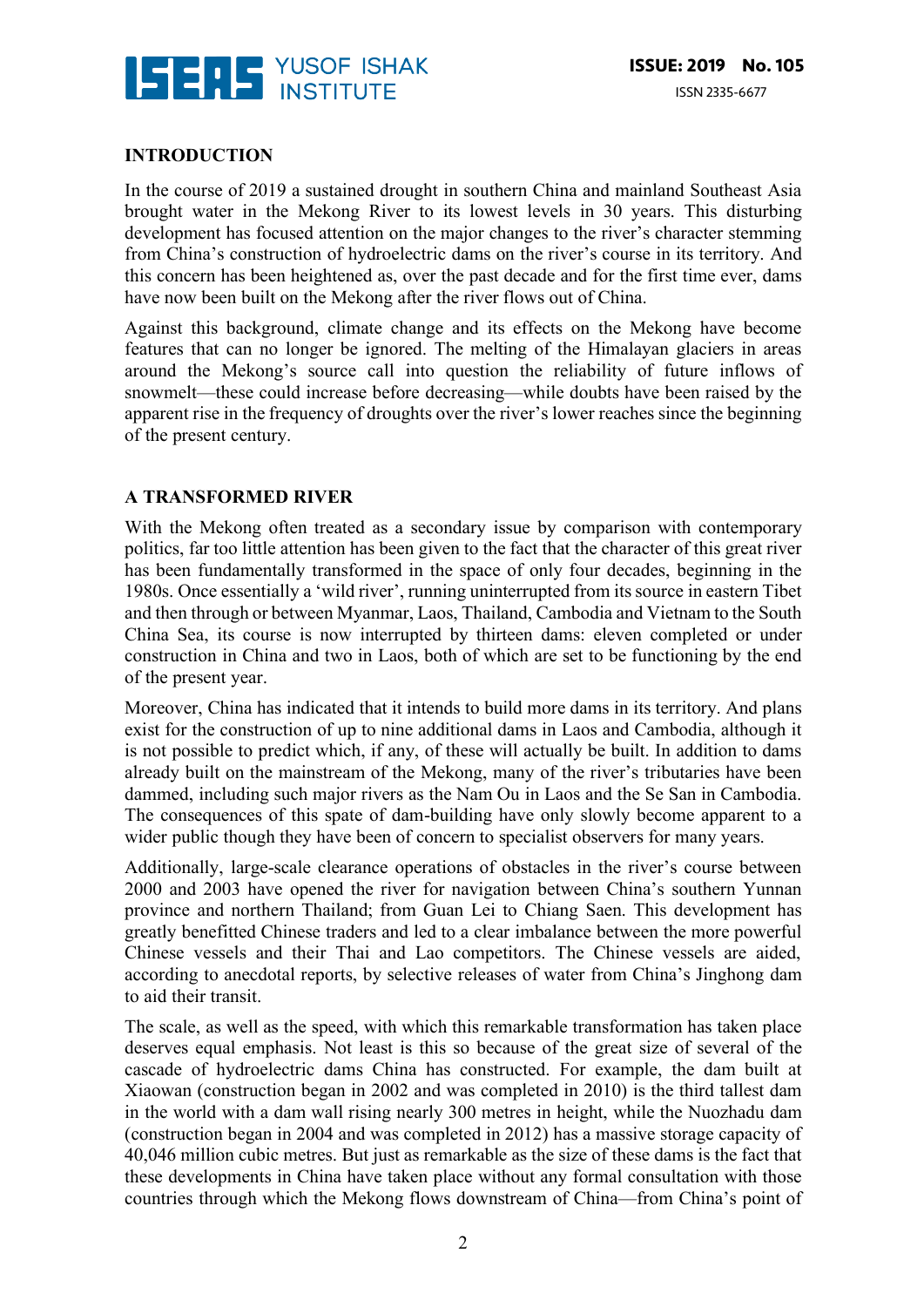

view it has every right to construct dams on its own territory without reference to other countries.

#### **POPULATION IN THE LOWER MEKONG BASIN**

While China's construction of dams has led to some resettlement of populations in Yunnan province, the numbers involved are very limited by comparison with the size of the population after the river flows into Southeast Asian territory. For it is in the downstream region, the Lower Mekong Basin (LMB), most particularly in Laos, Thailand, Cambodia and Vietnam, that no fewer than 66 million people live whose daily existence is closely linked to the Mekong.

Demographers estimate that no fewer than eight out of ten of those living in the LMB are dependent on the river for the fish catch taken from the river or for its role in agriculture and horticulture. As another important measure of the Mekong's centrality to the countries through which it flows, up to 80 per cent of the Cambodian population's animal protein intake comes from the fish caught in the Mekong River system, including most importantly the Tonle Sap lake.

#### **THE LACK OF AN OVERARCHING AUTHORITY**

Complicating all developments associated with the Mekong is the fact that there is no overarching body or authority that has the power to regulate exploitation of the river, whether in relation to dam-building or navigation along its course—this comment applies to the Mekong River Commission, the American-sponsored Lower Mekong Initiative, and to the Chinese-promoted Lancang Mekong Cooperation organisation. And this situation reflects the essential fact that the Mekong is an international river. For while it is mainland Southeast Asia's longest river, 44 per cent of the Mekong's course runs through Chinese territory where it is known as the Lancang Jiang (Turbulent River).

So, while there is now an increasing recognition that what is happening to the Mekong is a matter for serious discussion, there is no certainty as to how such action can be taken and coordinated. First and foremost is the need for recognition that any discussion of the Mekong's present and future needs to deal with the river as a whole. For the reality is that it is not possible to isolate developments on a geographical basis or in relation to one particular element affecting its functions. It is neither practical nor legitimate to discuss the construction of dams separate from the impact they have on fish migration and on agricultural production as a consequence of the blocking of sediment flow down the river.

The Mekong, like all great rivers, needs to be considered in a holistic fashion. This means that arguments from China that only 16 per cent of the water flowing into the Mekong is sourced from China are misleading since the importance of this input varies sharply throughout the year. For instance, 40 per cent of the water flowing past the Lao capital of Vientiane in the dry season comes from China. And research has already determined that dams built in China will have a direct and negative effect on fish stocks in the Tonle Sap where previously water from China contributed nearly ten per cent of the annual inflow.

Since it began its dam-building programme in the 1980s, China has repeatedly argued that its cascade of dams was beneficial to downstream countries through which the Mekong flows. In its most basic form, China's argument has been that the dams will 'even out' the flow of the river; minimising flooding and providing an improved flow of water during dry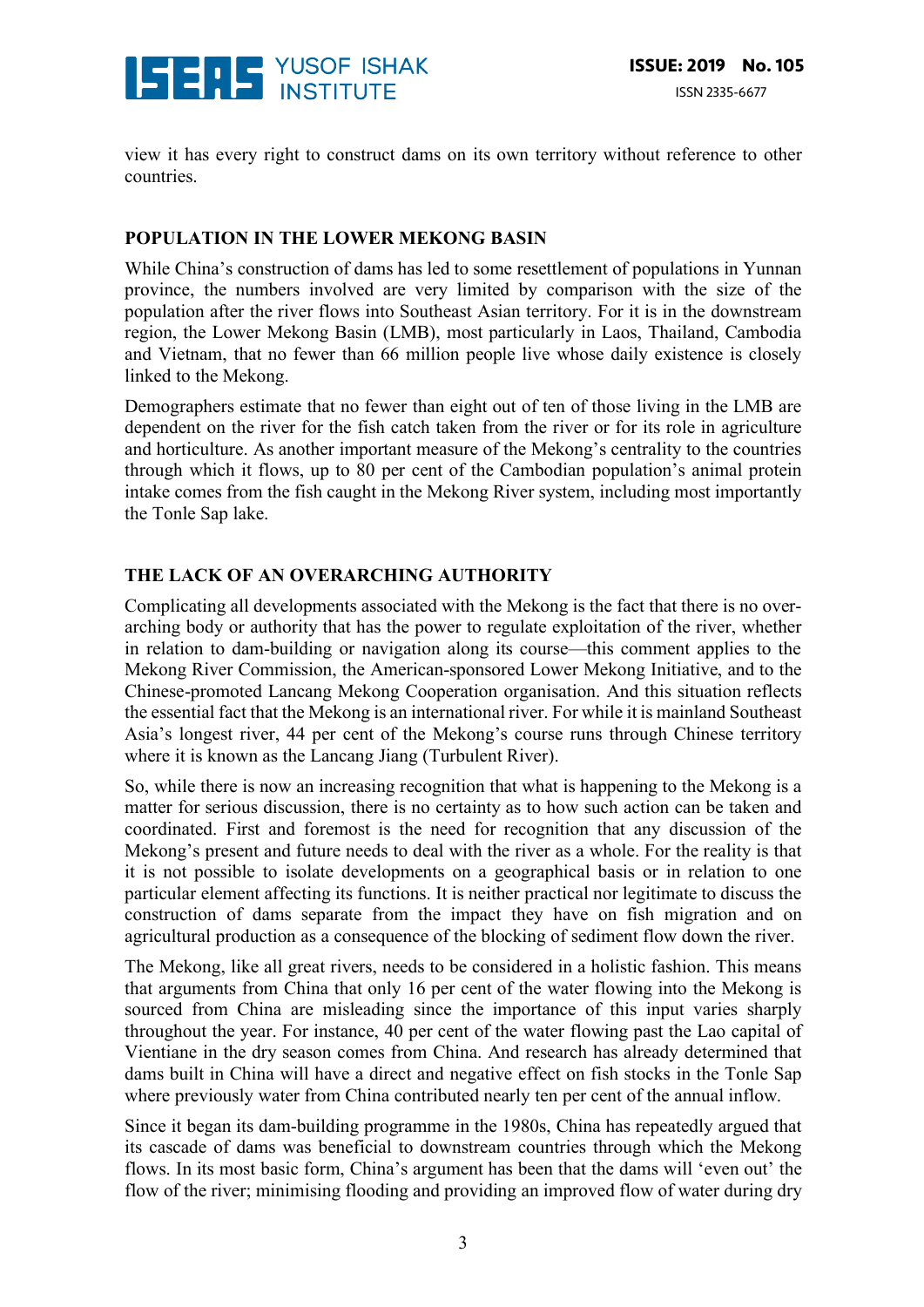

seasons. Yet because it regards its dam-building programme as an essentially domestic matter it has avoided discussion of the negative manner in which the river functions outside Chinese territory. As a reflection of this position, China for many years declined to be more than an observer at the Mekong River Commission (MRC) set up as the result of the Mekong River Agreement reached between Laos, Thailand, Cambodia and Vietnam in 1995. The essential feature of the agreement was that it would provide a basis to coordinate plans for any infrastructure developments linked to the river.

Yet in itself the Mekong River Agreement has proven to be a weak reed in relation to the governance of the Mekong. Its role and its powers have been widely misunderstood by many journalistic and academic commentators over the decades since its establishment. Most importantly, and despite its provisions for consultations between parties should one or other member choose to construct a dam in its territory, nothing in the Agreement precludes a government from doing so against the wishes of another country or countries. This has already been demonstrated by the government of Laos with the construction of the dams it has sanctioned at Xayaburi and Don Sahong The first of these dams has just been commissioned and the second is due to come into operation at the beginning of 2020.

Above all, it has been the building of dams that has led to the negative developments that have already taken place and are prospective for the future, but the impact of proposals to expand navigation in Laos and the effects of climate change must also be considered. A summary of these three issues forms the remainder of this article.

#### **DAMS AND SEDIMENT FLOWS**

At a most basic level, the dams already constructed on the Mekong have changed the river's flow pattern. Dams store water and so control its flow downstream, meaning that countries below China must depend on its goodwill to ensure that an adequate flow pattern takes place. At the same time and in relation to the dams that have been built in Laos, the construction of dams carries with it the possibility of long-term and seriously damaging effects on fish stocks in the river. The dams built at Xayaburi and Don Sahong are located in key areas through which fish migrate—a large proportion of fish in the LMB are migratory. So, while the consortiums responsible for the construction of the two dams in Laos have claimed that they have made technical adjustments to ensure that migratory fish will not be blocked or destroyed by their dams' existence, these claims have been met by considerable scepticism from specialists. The extent of short-term losses is difficult to predict, but in the longer term a substantial fall in the number of fish caught in the Mekong would be a very serious matter indeed. It is not simply the fact that such losses would impinge on food supplies for millions of people, it is also the case that developing alternatives to fish catches—the production of pork, beef and poultry—would be notably more expensive in terms of capital, labour and indeed water.

Just as critically important in a negative sense is the fact that dams restrict the flow of sediment down the river, with suggestions that up to ninety per cent of the total sediment flow in the river is generated within China. Estimates of the extent to which the dams already built in China and Laos have impeded the flow of sediment vary from location to location in the LMB, ranging from 40 per cent to 60 per cent. What is clear is the fact that China's dams, none of which are equipped with silt flushing mechanisms, are holding back large quantities of sediment. The reason for concern over the fact is that the sediment load in the river carries huge quantities of nutrients which are essential for agricultural and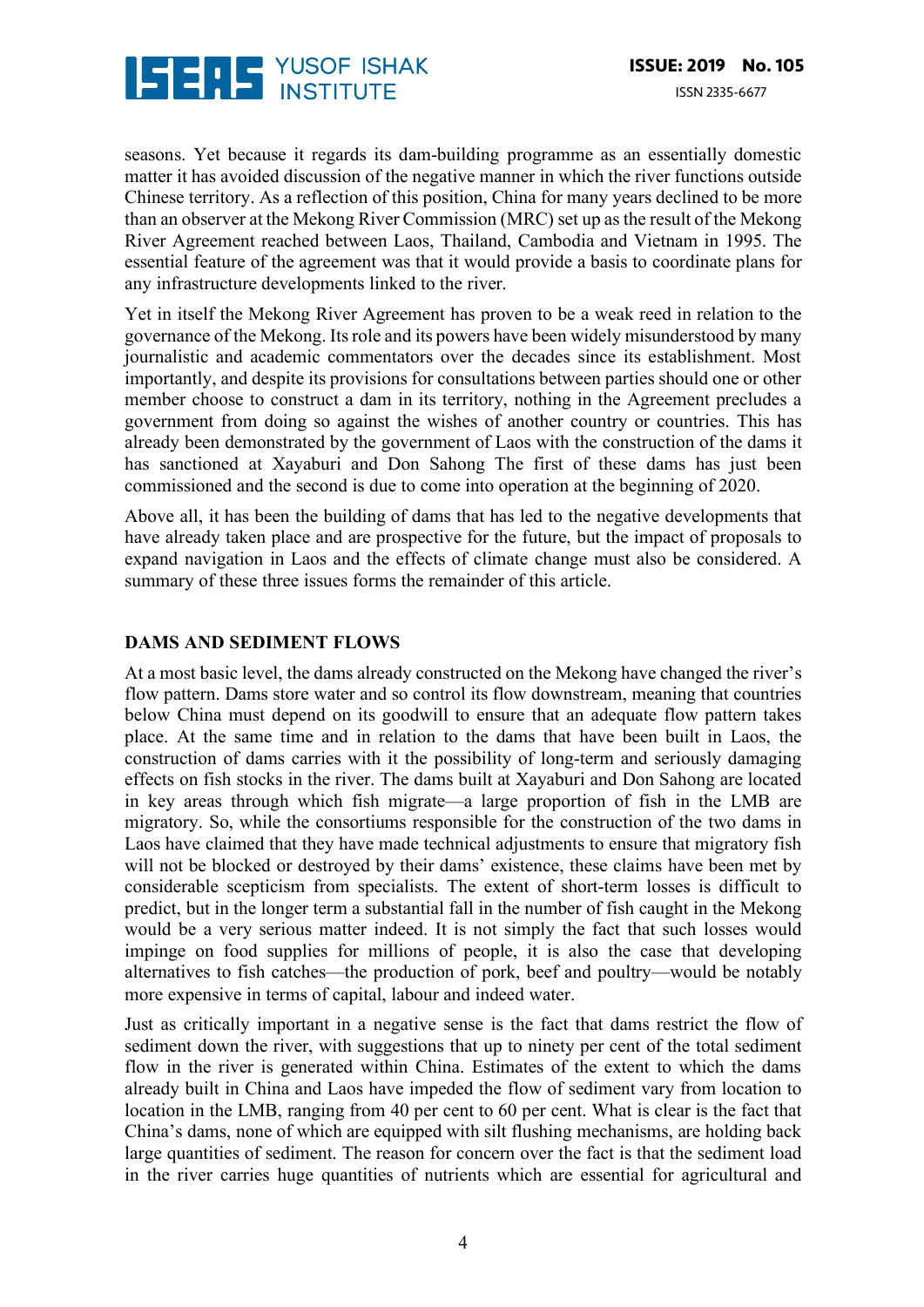

horticultural activities along the river, and nowhere more importantly than in Vietnam's Mekong delta.

What is happening in the delta is a matter for grave concern as salt water incursions are increasing, partly as a result of climate change and partly as a consequence of drilling down into the water table to garner fresh water for the delta's agricultural activity. A steady decline in sediment flows is combining with these other negative developments to reduce the size of the delta and so its vital contribution to Vietnam's agricultural production.

#### **NAVIGATION**

Until very recently commercial navigation of the Mekong River above Phnom Penh was limited to relatively small vessels because of the frequent presence of rapids in the riverbed. In particular, commercial navigation between northern Thailand into southern Yunnan province was restricted by the presence of repeated rapids and other obstacles in the river's course. This situation changed following an agreement between Thailand, Myanmar, China and Laos in 2000 that led to major clearances allowing vessels of up to 150 Dead Weight Tons to operate between Guan Lei and Chiang Saen. As already noted, the majority of the vessels operating over this stretch of the river are Chinese. Local residents in the region around Chiang Saen complain that the navigation that now takes place has had a clearly negative effect on fish catches.

Controversy now surrounds the plans by Chinese interests to extend navigation beyond Chiang Saen to Luang Prabang by removing the last major barrier currently impeding the passage of vessels, the Khon Pi Luang rapids close to the Thai town of Chiang Khong. As of now, local resistance appears to have preserved these rapids, which are regarded as a vital location for fish breeding. But if the rapids are removed, the Mekong will be open for navigation to Luang Prabang, always providing a great deal of dredging takes place along its course. The cost in terms of disturbance of fish migration and breeding patterns following such dredging will be very high.

#### **CLIMATE CHANGE**

There is little cause for optimism in relation to the prospects associated with climate change and the LMB. Available research suggests that the extremes of both flooding and increased frequency of droughts are likely. And most worrying of all is that a combination of saltwater intrusion into the Mekong delta as the result of rising sea water levels and diminished sediment flow will result in a reduction in the area of the delta. The consequences for agricultural production in this vital region should this scenario come to pass will be dire.

#### **CONCLUSION**

Even if the speed and scale of the transformation of the Mekong River described in this article does not continue, there seems good reason to be concerned about its future and that of the populations dependent on it in the LMB. For the moment plans to build further dams on the river in Laos and Cambodia are on hold, but a change in the consequences in terms of diminishing fish catches would be serous indeed. Above all, the problems associated with